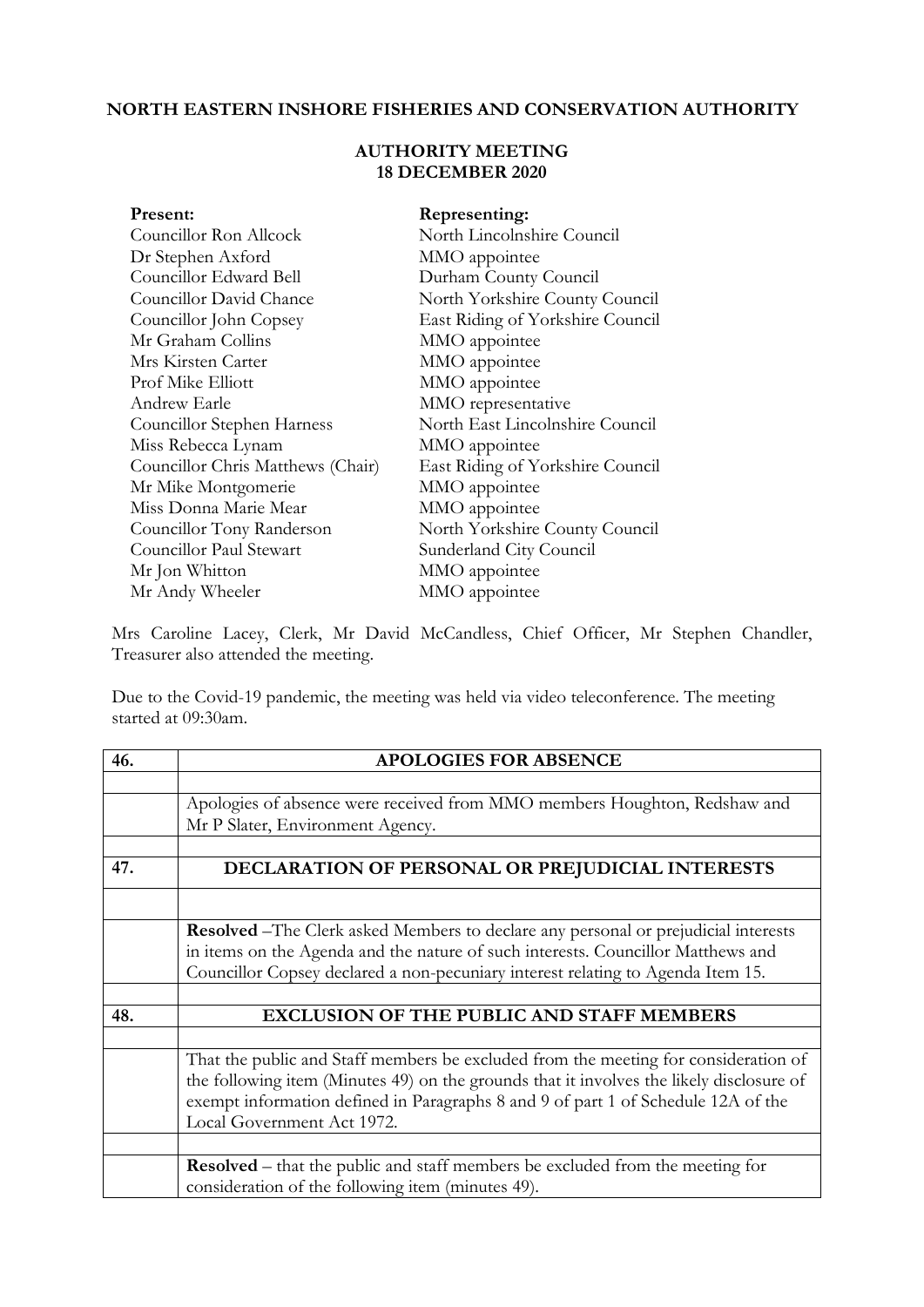| 49. | NEIFCA ORGANISATIONAL REVIEW IMPLEMENTATION                                                                                                                                                                                                                                                                                                                                                                                                                                                                                                                                                                                                              |
|-----|----------------------------------------------------------------------------------------------------------------------------------------------------------------------------------------------------------------------------------------------------------------------------------------------------------------------------------------------------------------------------------------------------------------------------------------------------------------------------------------------------------------------------------------------------------------------------------------------------------------------------------------------------------|
|     |                                                                                                                                                                                                                                                                                                                                                                                                                                                                                                                                                                                                                                                          |
|     | The Clerk submitted a report detailing the work completed to date on the staffing and<br>organisational review which included all of the responses received during the<br>consultation period. Members were informed that the main concerns expressed by all<br>staff members centred around three main points, the removal of the 7.5% unsocial<br>allowance, the starting spinal point each officer had been placed on and the pay<br>allowance for the Deputy Chief Officer role. Members questioned what impact Brexit<br>would have on the demands and expectations placed on the Officers and the potential<br>for greater unsocial working hours. |
|     | <b>Resolved</b> $-$ (a) The recommendations made by the Executive Committee on the<br>Internal Organisational Review to be adopted with no change.<br>(b) A review of the changes implemented to be undertaken in June 2022.                                                                                                                                                                                                                                                                                                                                                                                                                             |
| 50. | MINUTES OF THE AUTHORITY MEETING HELD ON 18 SEPTEMBER<br>2020                                                                                                                                                                                                                                                                                                                                                                                                                                                                                                                                                                                            |
|     | <b>Resolved</b> – That the minutes of the Authority meeting held on 18 September 2020 be<br>approved as a correct record and signed by the Chair.                                                                                                                                                                                                                                                                                                                                                                                                                                                                                                        |
| 51. | MINUTES OF THE EXECUTIVE MEETING HELD ON 5 FEBRUSARY<br>2020                                                                                                                                                                                                                                                                                                                                                                                                                                                                                                                                                                                             |
|     | <b>Resolved</b> – That the minutes of the Authority meeting held on 5 February 2020 be<br>approved as a correct record and signed by the Chair.                                                                                                                                                                                                                                                                                                                                                                                                                                                                                                          |
| 52. | MINUTES OF THE EXECUTIVE MEETING HELD ON 16 APRIL 2020                                                                                                                                                                                                                                                                                                                                                                                                                                                                                                                                                                                                   |
|     | Resolved - That the minutes of the Authority meeting held on 16 April 2020 be<br>approved as a correct record and signed by the Chair.                                                                                                                                                                                                                                                                                                                                                                                                                                                                                                                   |
| 53. | MINUTES OF THE EXECUTIVE MEETING HELD ON 21 JULY 2020                                                                                                                                                                                                                                                                                                                                                                                                                                                                                                                                                                                                    |
|     | <b>Resolved</b> – That the minutes of the Authority meeting held on 21 July 2020 be<br>approved as a correct record and signed by the Chair.                                                                                                                                                                                                                                                                                                                                                                                                                                                                                                             |
| 54. | MINUTES OF THE EXECUTIVE MEETING HELD ON 2 SEPTEMBER<br>2020                                                                                                                                                                                                                                                                                                                                                                                                                                                                                                                                                                                             |
|     | <b>Resolved</b> – That the minutes of the Authority meeting held on 2 September 2020 be<br>approved as a correct record and signed by the Chair.                                                                                                                                                                                                                                                                                                                                                                                                                                                                                                         |
| 55. | MINUTES OF THE EXECUTIVE MEETING HELD ON 12 NOVEMBER<br>2020                                                                                                                                                                                                                                                                                                                                                                                                                                                                                                                                                                                             |
|     | Resolved - That the minutes of the Authority meeting held on 12 November 2020 be<br>approved as a correct record and signed by the Chair.                                                                                                                                                                                                                                                                                                                                                                                                                                                                                                                |
|     |                                                                                                                                                                                                                                                                                                                                                                                                                                                                                                                                                                                                                                                          |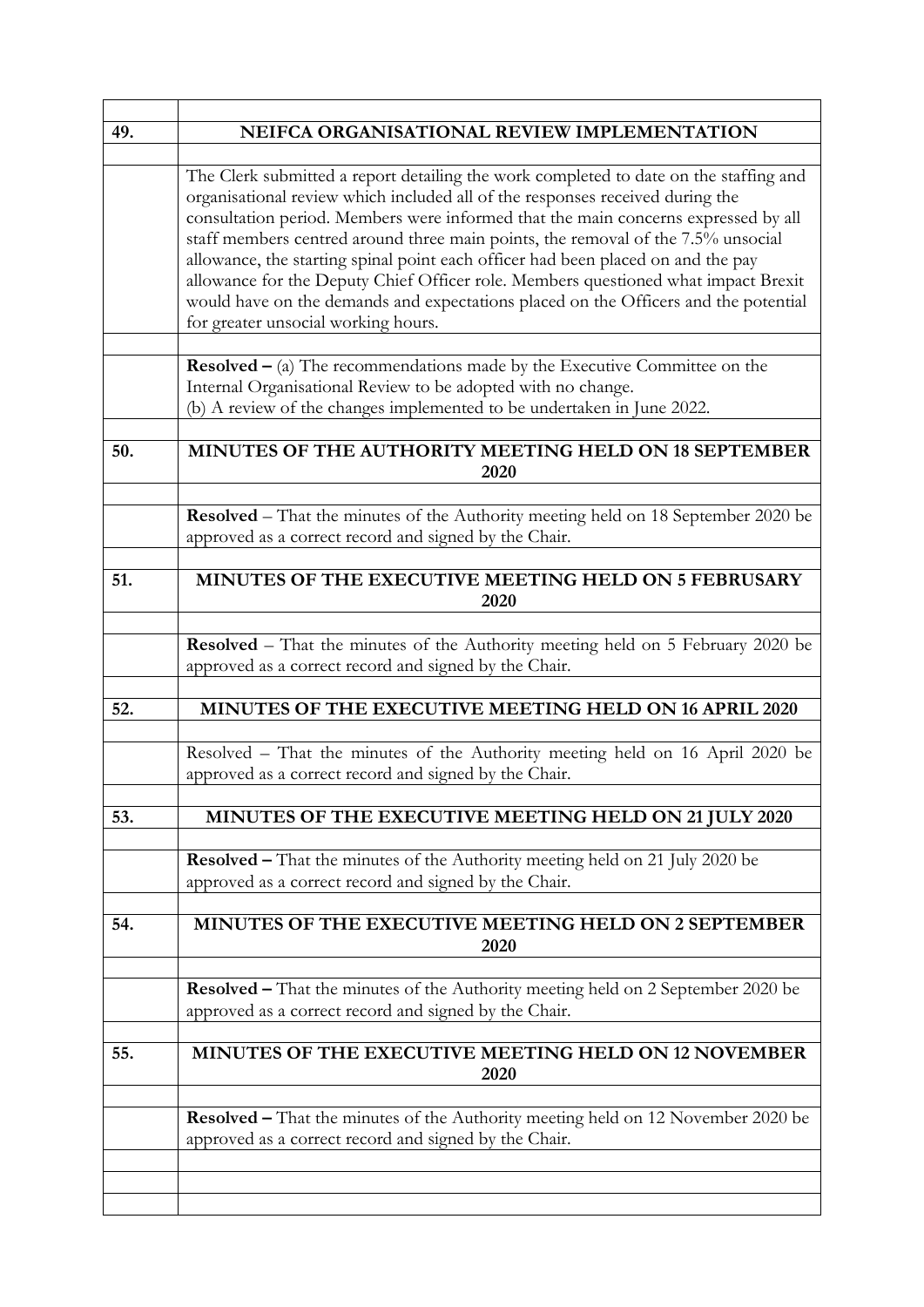| 56. | LEVY 2021/2022                                                                                                                                                                                                                                                                                                                                                                                                                                                                                                                                                                                                                                                                                                                                                                                                                                                                                                                                                                                                                                                                                                                                                                                                                                                                                                                                                                                                                                                                                                                                                    |
|-----|-------------------------------------------------------------------------------------------------------------------------------------------------------------------------------------------------------------------------------------------------------------------------------------------------------------------------------------------------------------------------------------------------------------------------------------------------------------------------------------------------------------------------------------------------------------------------------------------------------------------------------------------------------------------------------------------------------------------------------------------------------------------------------------------------------------------------------------------------------------------------------------------------------------------------------------------------------------------------------------------------------------------------------------------------------------------------------------------------------------------------------------------------------------------------------------------------------------------------------------------------------------------------------------------------------------------------------------------------------------------------------------------------------------------------------------------------------------------------------------------------------------------------------------------------------------------|
|     |                                                                                                                                                                                                                                                                                                                                                                                                                                                                                                                                                                                                                                                                                                                                                                                                                                                                                                                                                                                                                                                                                                                                                                                                                                                                                                                                                                                                                                                                                                                                                                   |
|     | The Treasurer presented a report to determine the levy on member local authorities<br>for 2021/22 and to highlight issues relating to the setting of the levy for 2022/23 and<br>2023/24. At its meeting on 6 December 2019, the Authority set a levy totalling<br>$f_{1,285,536}$ , for 2018/19 and 2019/20, increases were agreed covering the cost of pay<br>increases, however in 2020/21 an increase of 5% was agreed to fund both the annual<br>pay increase (2.75%) and to support the staffing and organisational review. Indicative<br>increases of 5% for 2021/22 and 2022/23 were proposed but not agreed. The<br>COVID-19 pandemic had placed even more pressure on local authority budgets<br>therefore a 5% increase was now considered unrealistic.<br>The staffing and organisational review was expected to be fully completed by 31<br>January 2021 and would be funded from the additional budget provision approved in<br>the $2020/21$ Levy along with $fz20,000$ base budget savings, with the balance of<br>$f_{\rm L}$ 11,754 to be funded from the General Reserve. An increase in the Levy for<br>2021/2022 was not considered necessary due to the pause in the increase in public<br>sector pay. The levy proposed for $2021/22$ was held at £1,285,536 although a further<br>option of a 1% increase to $f1,298,392$ was put to members to eliminate the need to<br>draw from the General Reserve. Indicative increases in the Levy of a minimum of 2%<br>to cover the cost of increases in pay was proposed in 2022/23 and 2023/24. |
|     |                                                                                                                                                                                                                                                                                                                                                                                                                                                                                                                                                                                                                                                                                                                                                                                                                                                                                                                                                                                                                                                                                                                                                                                                                                                                                                                                                                                                                                                                                                                                                                   |
|     | <b>Resolved</b> – (a) That the levy for 2021/22 be set at $f_1$ , 298, 392 (1% increase on the<br>2020/21 rate) and the Clerk be authorised to issue demands on the relevant local<br>authorities as presented at Appendix A.<br>(b) That the Authority acknowledges the issues affecting NEIFCA and their effect<br>upon the levy for 2022/23 and 2023/24, which is anticipated to be a minimum of a<br>2% increase each year.                                                                                                                                                                                                                                                                                                                                                                                                                                                                                                                                                                                                                                                                                                                                                                                                                                                                                                                                                                                                                                                                                                                                   |
|     | (c) That a detailed budget for 2021/22 be brought to the Authority for approval at the<br>Executive meeting in March 2021.                                                                                                                                                                                                                                                                                                                                                                                                                                                                                                                                                                                                                                                                                                                                                                                                                                                                                                                                                                                                                                                                                                                                                                                                                                                                                                                                                                                                                                        |
| 57. | STRATEGIC AND OPERATIONAL RISK REGISTER REVIEW                                                                                                                                                                                                                                                                                                                                                                                                                                                                                                                                                                                                                                                                                                                                                                                                                                                                                                                                                                                                                                                                                                                                                                                                                                                                                                                                                                                                                                                                                                                    |
|     |                                                                                                                                                                                                                                                                                                                                                                                                                                                                                                                                                                                                                                                                                                                                                                                                                                                                                                                                                                                                                                                                                                                                                                                                                                                                                                                                                                                                                                                                                                                                                                   |
|     | In accordance with the Risk Management Strategy a 6 monthly review had been<br>undertaken. The Clerk and Chief Officer presented the revised Strategy to Members<br>for their consideration and approval. The ongoing impacts of the Covid-19 pandemic,<br>particularly relating to operational risk remained very much at the forefront of assessed<br>operational risk alongside more strategic risks associated with staffing vacancies,<br>funding for a replacement patrol vessel, pending decisions surrounding the 2019<br>Organisational Review and the end of the EU exit transition period.                                                                                                                                                                                                                                                                                                                                                                                                                                                                                                                                                                                                                                                                                                                                                                                                                                                                                                                                                             |
|     | Resolved - That the revised Strategic and Operational Risk Register be reviewed in<br>six months' time.                                                                                                                                                                                                                                                                                                                                                                                                                                                                                                                                                                                                                                                                                                                                                                                                                                                                                                                                                                                                                                                                                                                                                                                                                                                                                                                                                                                                                                                           |
| 58. | NEIFCA HEALTH & SAFETY POLICY & SAFE WORKING PRACTICES                                                                                                                                                                                                                                                                                                                                                                                                                                                                                                                                                                                                                                                                                                                                                                                                                                                                                                                                                                                                                                                                                                                                                                                                                                                                                                                                                                                                                                                                                                            |
|     | 2020/2021                                                                                                                                                                                                                                                                                                                                                                                                                                                                                                                                                                                                                                                                                                                                                                                                                                                                                                                                                                                                                                                                                                                                                                                                                                                                                                                                                                                                                                                                                                                                                         |
|     | The Chief Officer provided a report to inform members of the completion of the 6<br>monthly review of the Authority's Health & Safety provisions. The Chief Officer<br>reported that policy and provisions were reviewed continuously throughout the year at<br>NEIFCA staffing and Senior Management Team meetings, since the last review in                                                                                                                                                                                                                                                                                                                                                                                                                                                                                                                                                                                                                                                                                                                                                                                                                                                                                                                                                                                                                                                                                                                                                                                                                     |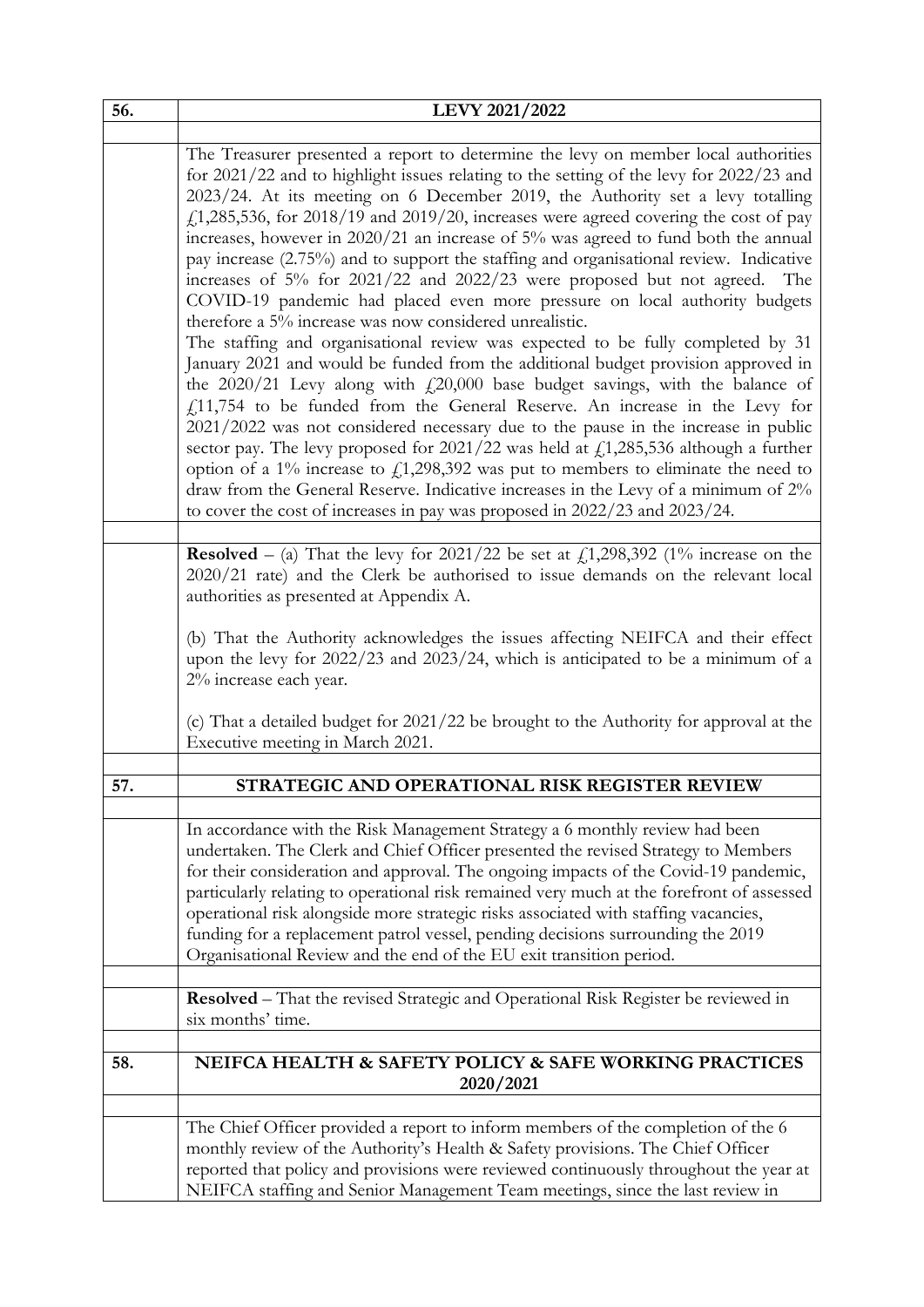|     | April 2020 there have been no notable incidents or accidents to report whilst staff<br>have been working and as part of this standard six-monthly review all the standard<br>Safe Operational Working Practices and supporting risk assessments have been fully<br>reviewed and updated. Over and above the standard operational risk assessments and<br>associated safe working practices, NEIFCA officers had continued to respond rapidly<br>to the unprecedented impacts and risks associated with the global Covid-19 pandemic<br>to ensure the protection and well-being of all staff and compliance with all current<br>governmental advice.                                                                                                                                                                                                                                                                                                                                                                                                                                                                                                                                                                                                                                                                                                                                                                                                                                                                        |
|-----|----------------------------------------------------------------------------------------------------------------------------------------------------------------------------------------------------------------------------------------------------------------------------------------------------------------------------------------------------------------------------------------------------------------------------------------------------------------------------------------------------------------------------------------------------------------------------------------------------------------------------------------------------------------------------------------------------------------------------------------------------------------------------------------------------------------------------------------------------------------------------------------------------------------------------------------------------------------------------------------------------------------------------------------------------------------------------------------------------------------------------------------------------------------------------------------------------------------------------------------------------------------------------------------------------------------------------------------------------------------------------------------------------------------------------------------------------------------------------------------------------------------------------|
|     | <b>Resolved –</b> Members noted the report.                                                                                                                                                                                                                                                                                                                                                                                                                                                                                                                                                                                                                                                                                                                                                                                                                                                                                                                                                                                                                                                                                                                                                                                                                                                                                                                                                                                                                                                                                |
|     |                                                                                                                                                                                                                                                                                                                                                                                                                                                                                                                                                                                                                                                                                                                                                                                                                                                                                                                                                                                                                                                                                                                                                                                                                                                                                                                                                                                                                                                                                                                            |
| 59. | <b>CHIEF OFFICERS OPERATIONAL REPORT</b>                                                                                                                                                                                                                                                                                                                                                                                                                                                                                                                                                                                                                                                                                                                                                                                                                                                                                                                                                                                                                                                                                                                                                                                                                                                                                                                                                                                                                                                                                   |
|     | The Chief Officer presented a report to provide members with a comprehensive and<br>detailed operational overview covering the period September 2020 to December 2020.<br>Since the last update provided to members at the meeting held on 18 September 2020,<br>NEIFCA operational contingency planning continued to evolve in response to the<br>ever changing situation surrounding the Covid-19 pandemic. Following the<br>announcement of a second national 'lockdown' in England on 2 November 2011<br>officers had once again moved to a more observational orientated work pattern whilst<br>still maintaining a presence both onshore and offshore.<br>Since the beginning of October national work streams had become much more<br>focused on preparations for the future exit of the European Union with primary<br>involvement through the IFCA Chief Officers Group and the national Association of<br>IFCAs.<br>The Chief Officer updated members on the progression of the Replacement Patrol<br>Vessel project and the progression to date relating to the 9.5 m Cabin RIB. The build<br>contract for the cabin RIB was formally signed off with Northern Marine Power Ltd<br>on 13 October 2020 and the vessel build was now underway with expected delivery<br>expected sometime during early April 2021.<br>The Chairman remarked on the extent of the work that officers had undertaken<br>despite the obvious impacts of the Covid 19 pandemic and passed on the collective<br>thanks of the members. |
|     |                                                                                                                                                                                                                                                                                                                                                                                                                                                                                                                                                                                                                                                                                                                                                                                                                                                                                                                                                                                                                                                                                                                                                                                                                                                                                                                                                                                                                                                                                                                            |
|     | <b>Resolved</b> $-$ (a) That the notes be received.                                                                                                                                                                                                                                                                                                                                                                                                                                                                                                                                                                                                                                                                                                                                                                                                                                                                                                                                                                                                                                                                                                                                                                                                                                                                                                                                                                                                                                                                        |
| 60. | <b>BUDGET MONITORING 2020/2021</b>                                                                                                                                                                                                                                                                                                                                                                                                                                                                                                                                                                                                                                                                                                                                                                                                                                                                                                                                                                                                                                                                                                                                                                                                                                                                                                                                                                                                                                                                                         |
|     | The Treasurer presented a report to advise Members of the budget position at the end<br>of month 07 (October) in 2020/21. At the end of October 2020, the Authority had a<br>net expenditure of £453,053 against an expected £629,717, underspending by<br>£164,542. The forecast outturn underspend was £214,006 mainly due to employee<br>underspends due to vacancies $(f141,595)$ . It was anticipated that the outturn position<br>would be an underspend of $\text{\textsterling}214,002$ which allowed for the planned transfer of<br>$f1$ , 102,900 plus accrued interest into the Renewals Fund and $f1$ , 10,000 into the Vehicle<br>Replacement Reserve. It was proposed that $fz47,016$ of the underspend at the year-<br>end be transferred to the General Reserve to support pressures from the staffing and<br>organisational review over the next four years and any remaining underspend<br>(currently projected to be $f(166,786)$ to be transferred to the Renewals Fund towards<br>the replacement of the patrol vessel, however the decision to increase the levy by 1%<br>means that there is no requirement to transfer $f147,016$ into the General Reserve.<br>Members highlighted that there may be unknown issues which may arise following the                                                                                                                                                                                                                                                  |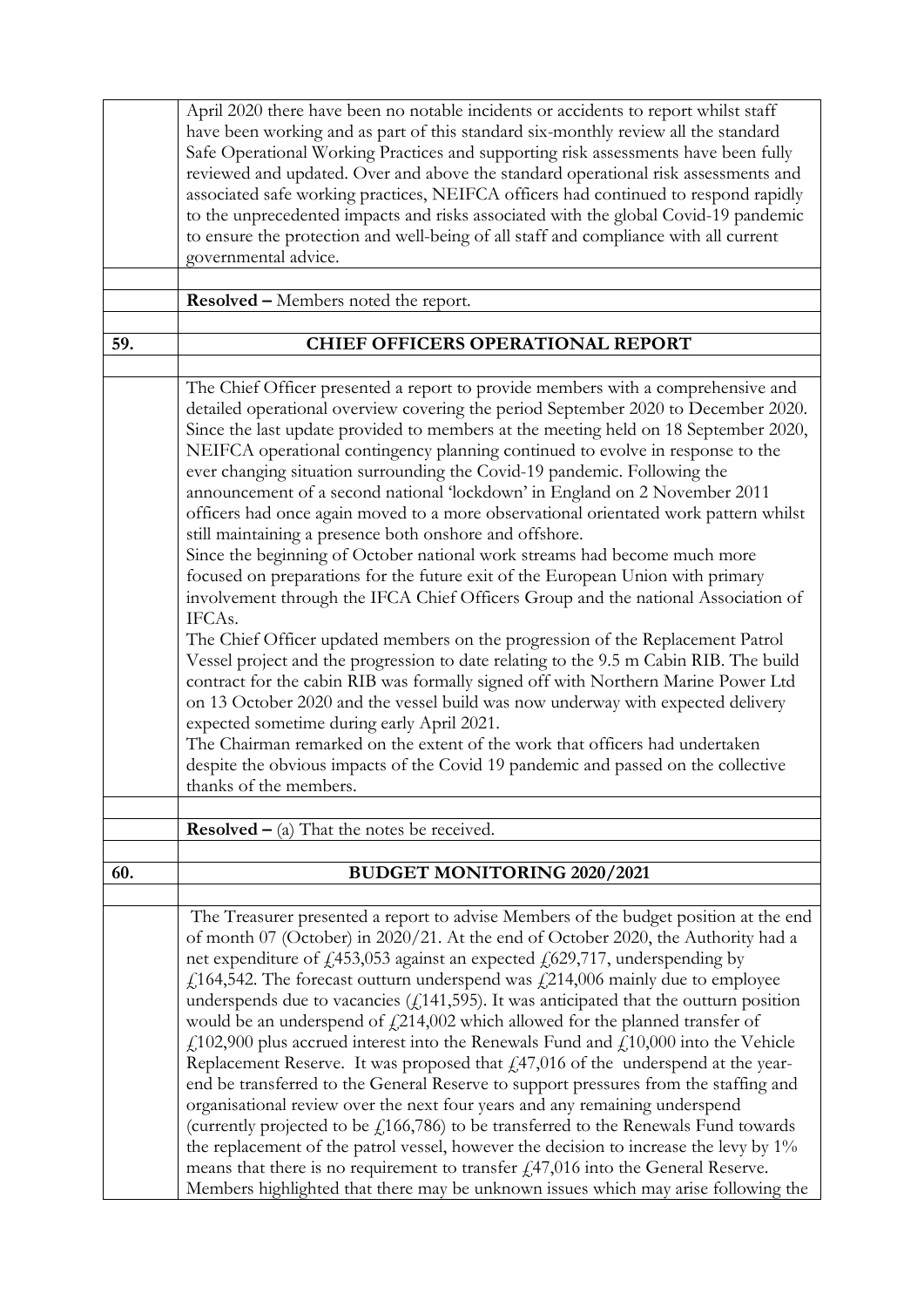|     | UK exit from the EU, and any underspend should be placed in the General reserve,<br>this would enable the funds to be used if required to support any unknown pressures.<br>This will be reviewed at outturn when the final decisions will be made on where any<br>underspend is transferred to, at the Authority meeting in June.                                                                                                                                                                                                                                                                                                                                                                                                                                                                                                                                                                                                                                                                                                                                                                                                                                                                                                                                                                                                                                                                               |
|-----|------------------------------------------------------------------------------------------------------------------------------------------------------------------------------------------------------------------------------------------------------------------------------------------------------------------------------------------------------------------------------------------------------------------------------------------------------------------------------------------------------------------------------------------------------------------------------------------------------------------------------------------------------------------------------------------------------------------------------------------------------------------------------------------------------------------------------------------------------------------------------------------------------------------------------------------------------------------------------------------------------------------------------------------------------------------------------------------------------------------------------------------------------------------------------------------------------------------------------------------------------------------------------------------------------------------------------------------------------------------------------------------------------------------|
|     | <b>Resolved</b> $-$ (a) That the budget monitoring position is noted.<br>(b) That any underspend at the year-end be transferred to the appropriate reserve                                                                                                                                                                                                                                                                                                                                                                                                                                                                                                                                                                                                                                                                                                                                                                                                                                                                                                                                                                                                                                                                                                                                                                                                                                                       |
| 61. | FISHERIES STATUTES AND PROSECUTIONS                                                                                                                                                                                                                                                                                                                                                                                                                                                                                                                                                                                                                                                                                                                                                                                                                                                                                                                                                                                                                                                                                                                                                                                                                                                                                                                                                                              |
|     | The Clerk submitted a report on the fisheries enforcement activities taken by the<br>Authority during the period September 2020 to December 2020.                                                                                                                                                                                                                                                                                                                                                                                                                                                                                                                                                                                                                                                                                                                                                                                                                                                                                                                                                                                                                                                                                                                                                                                                                                                                |
|     | Resolved - That the notes be received.                                                                                                                                                                                                                                                                                                                                                                                                                                                                                                                                                                                                                                                                                                                                                                                                                                                                                                                                                                                                                                                                                                                                                                                                                                                                                                                                                                           |
| 62. | MEMBERSHIP OF THE NATIONAL ASSOCIATION OF IFCAS                                                                                                                                                                                                                                                                                                                                                                                                                                                                                                                                                                                                                                                                                                                                                                                                                                                                                                                                                                                                                                                                                                                                                                                                                                                                                                                                                                  |
|     |                                                                                                                                                                                                                                                                                                                                                                                                                                                                                                                                                                                                                                                                                                                                                                                                                                                                                                                                                                                                                                                                                                                                                                                                                                                                                                                                                                                                                  |
|     | The Chief Officer presented a report to provide Members with an update on recent<br>changes within the National Association of IFCAs. At a meeting of the Executive<br>Committee held on 16 April 2020 members received a detailed update from the Chief<br>Officer relating to issues and concerns surrounding the functioning of AIFCA and<br>value for money in terms of NEIFCA's continuing membership. The Chief Officer<br>also advised members of the recent resignation of the Chief Executive. A new Chief<br>Executive of AIFCA, Rob Clark, (previously the Chief Officer of Southern IFCA) was<br>appointed during August 2020 and actively commenced the role on 1 September 2020.<br>In the short time that the new Chief Executive had been in post confidence and<br>positivity has already lifted significantly in terms of the functioning of AIFCA. Given<br>the current climate surrounding the UK's formal departure from the EU, the<br>associated development of a new UK wide marine management regime and also the<br>potential impacts of the Covid 19 pandemic on central government funding, the need<br>for strong national IFCA representation had never been greater. It was therefore<br>recommended that the Authority maintained their annual subscription to AIFCA until<br>31 March 2022 with a further update and review of the position at the meeting in<br>December 2021. |
|     | Resolved - Members note the report and support NEIFCA's continued membership                                                                                                                                                                                                                                                                                                                                                                                                                                                                                                                                                                                                                                                                                                                                                                                                                                                                                                                                                                                                                                                                                                                                                                                                                                                                                                                                     |
|     | for a further year until 30 March 2022.                                                                                                                                                                                                                                                                                                                                                                                                                                                                                                                                                                                                                                                                                                                                                                                                                                                                                                                                                                                                                                                                                                                                                                                                                                                                                                                                                                          |
| 63. | <b>NEIFCA BYELAWS UPDATE</b>                                                                                                                                                                                                                                                                                                                                                                                                                                                                                                                                                                                                                                                                                                                                                                                                                                                                                                                                                                                                                                                                                                                                                                                                                                                                                                                                                                                     |
|     | The Chief Officer presented a report to update members on all current fisheries<br>byelaw work streams.                                                                                                                                                                                                                                                                                                                                                                                                                                                                                                                                                                                                                                                                                                                                                                                                                                                                                                                                                                                                                                                                                                                                                                                                                                                                                                          |
|     | <b>Resolved</b> – Members note the report.                                                                                                                                                                                                                                                                                                                                                                                                                                                                                                                                                                                                                                                                                                                                                                                                                                                                                                                                                                                                                                                                                                                                                                                                                                                                                                                                                                       |
| 64. | REPORTS FROM PARTNER AGENCIES AND BODIES                                                                                                                                                                                                                                                                                                                                                                                                                                                                                                                                                                                                                                                                                                                                                                                                                                                                                                                                                                                                                                                                                                                                                                                                                                                                                                                                                                         |
|     |                                                                                                                                                                                                                                                                                                                                                                                                                                                                                                                                                                                                                                                                                                                                                                                                                                                                                                                                                                                                                                                                                                                                                                                                                                                                                                                                                                                                                  |
|     | Partner reports were unavailable at the time of printing, Patrick Gray from the MMO<br>provided a verbal report to members. Members expressed concerns and frustrations<br>that there was no representation from the Environment Agency (EA) at the meeting.<br>The Clerk made a recommendation that a letter from the Authority should be                                                                                                                                                                                                                                                                                                                                                                                                                                                                                                                                                                                                                                                                                                                                                                                                                                                                                                                                                                                                                                                                       |